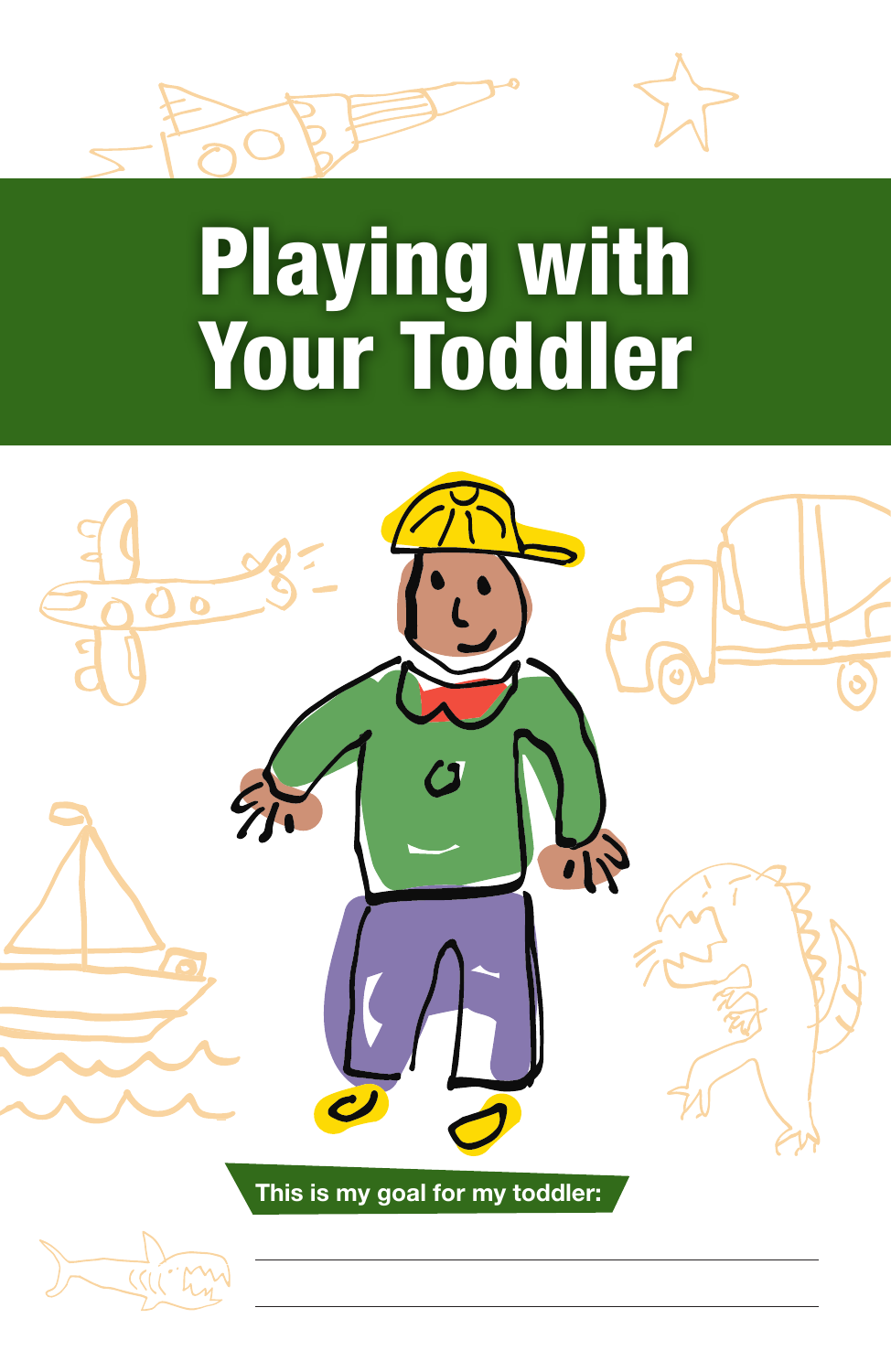## **Why is it important for my child to be active and play?**

- **1** Young children need to be active to grow and develop.
- **1** Children need to do things over and over in order to learn them and do them well.
- **(1)** Children need to explore, try new things and discover for themselves.



### **What kinds of play do children like?**

- 45 Copying parents doing things
- **43** Playing with toys they can push and pull
- **45** Repeating movements or activities
- 45 Dumping things out of containers

**Give your child the gift of health. Take time to play with your toddler.**



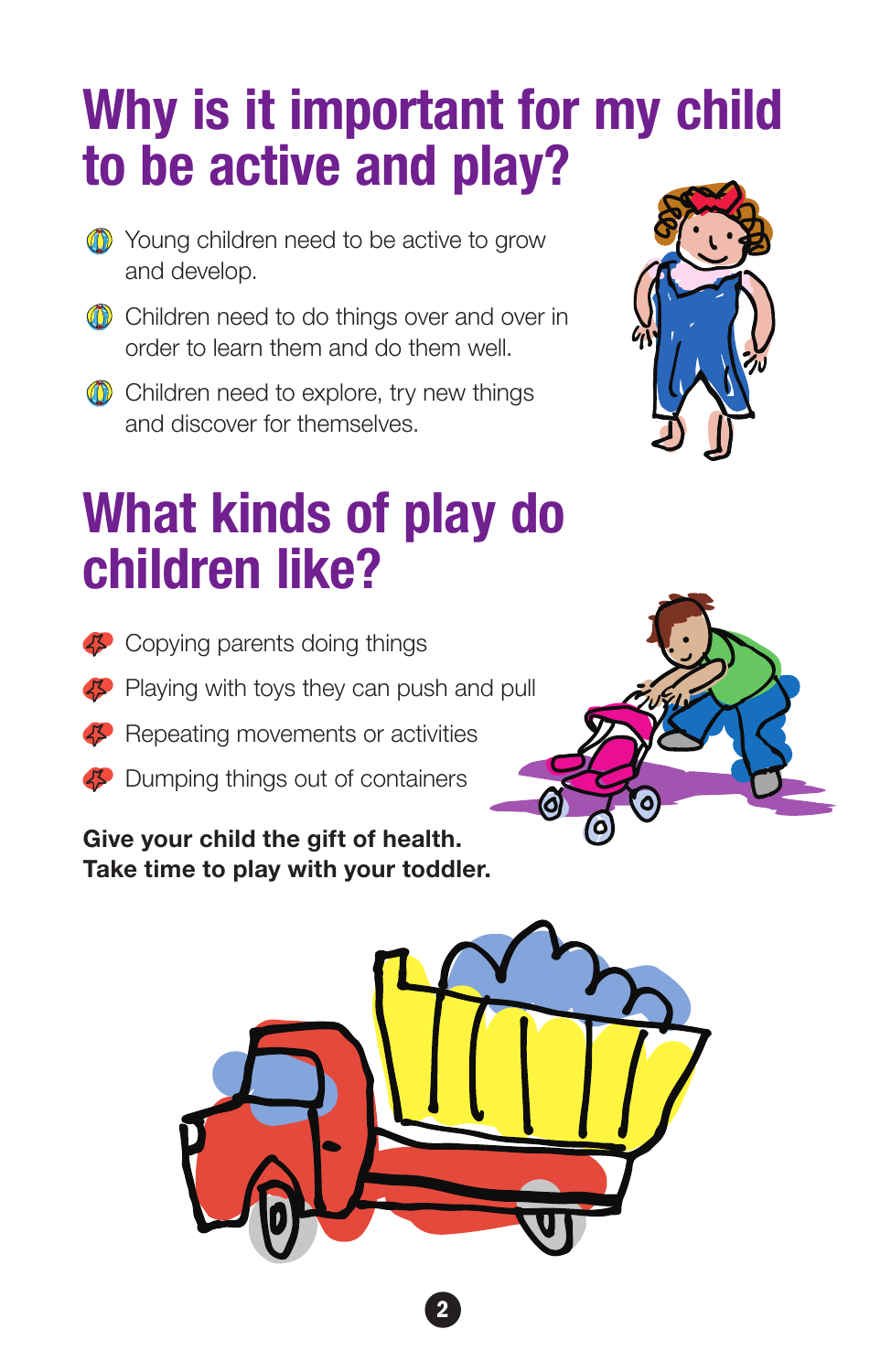### **Some activities to do with your toddler:**

### **Super Kids**

• Help your child to jump and land safely by grasping his or her hand while jumping from low steps, curbs or boxes. Practice landing on both feet and bending the knees.

### Let's See, I'll Be...

#### **Ask your child to act like:**

- A tree swaying in the wind
- The sun rising
- A cat arching its back
- A kangaroo jumping
- A train chugging along a track
- A butterfly in the sky



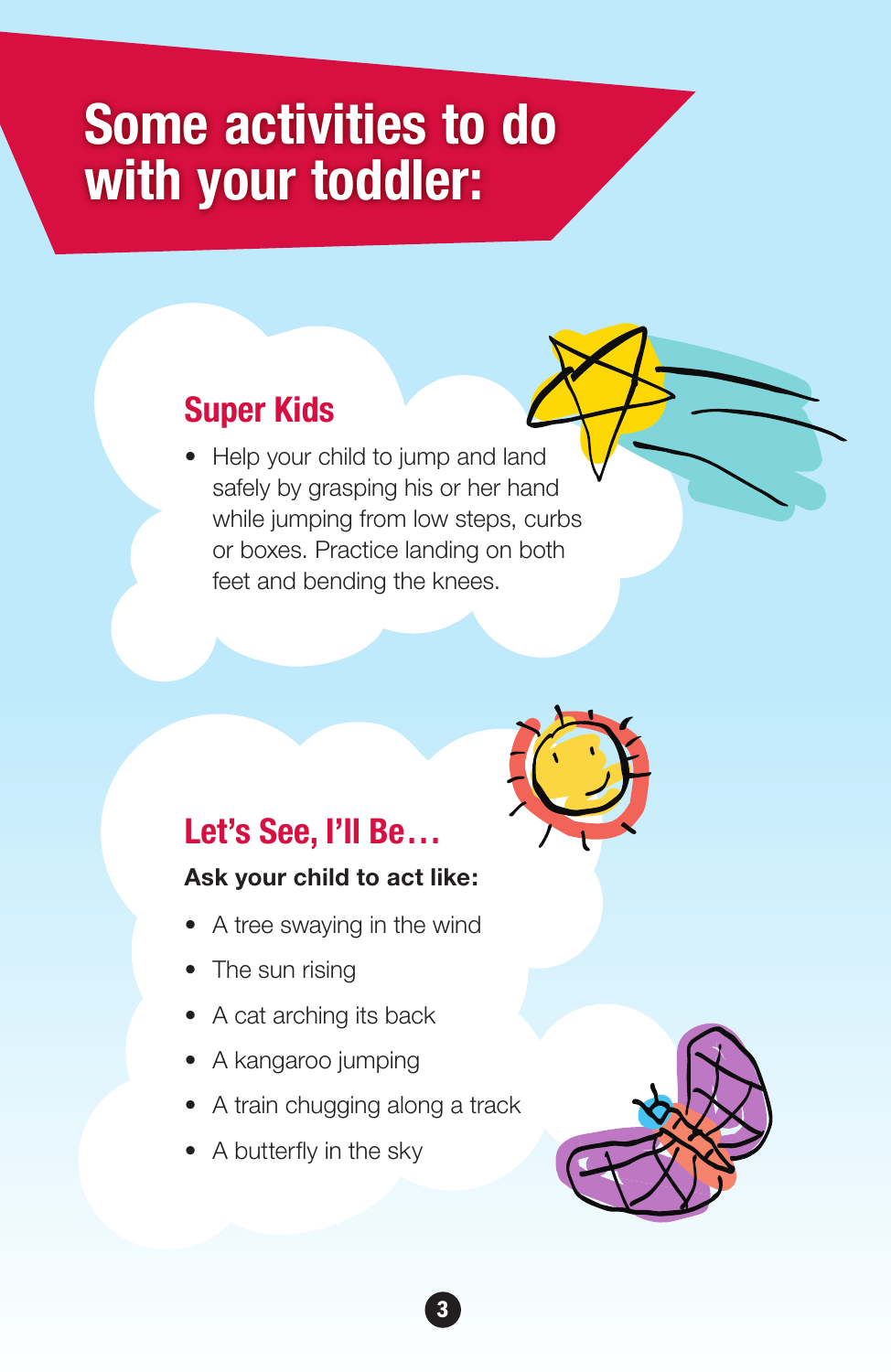### **Body Part Follow the Leader**

#### **Move your body parts as you repeat the words and encourage your child to:**

- Bend one knee and an elbow
- Nod your head, look high and low
- Shake a leg
- Clap your hands
- Wave your arms
- Make circles with your hips
- Wiggle your fingers
- Smile
- Put your feet together
- Pick up your legs
- Stomp your feet!

#### **Put on music and do this together!**

4



### **Chase Me, Chase Me**

• Playfully chase your child safely in the house or playground and hug your child when you catch her.

### **Balancing Act**

- 1. Lift one foot while holding on to a chair
- 2. Next lift the other foot
- 3. Now try with no hands
- 4. Don't forget to switch legs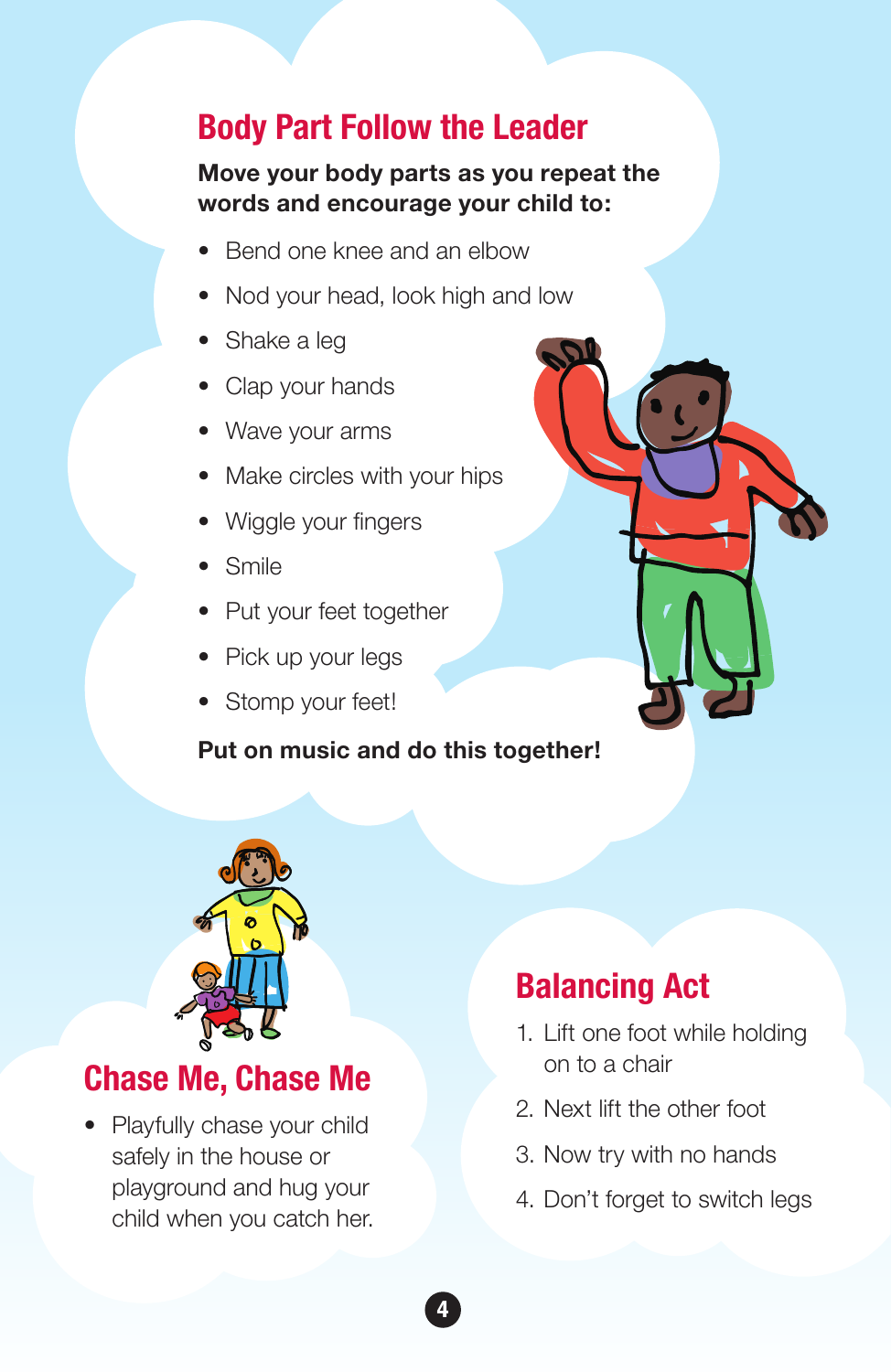# **Toys to play with:**

- **147** Large and light balls
- **All** Blocks
- **141** Push and pull toys
- **n** Rhythm instruments
- $\blacksquare$  Ride on toys (push with feet)
- **n** Tricycle
- **1** Toy cars and trucks

# **Things at home to play with:**

- **1** Plastic or metal bowls
- **<sup>1</sup>** Plastic measuring cups and spoons
- **1** Pots and pans
- **C** Wooden spoons
- **<sup>1</sup>** Paper or plastic cups
- **1** Oatmeal box
- **1** Aluminum foil (make into a ball)
- *I***D** Pillows
- **1** Sock balls
- **1** Newspaper balls
- **C** Dress up clothes
- **1** Toys that look like adult tools:
	- Lawnmower
	- Rake
	- Broom
	- Vaccum



• Shopping cart

# **Games to play:**

- 43 Dance to music
- 43 Follow-the-leader
- Hide-and-seek
- **43** Make believe (that you are cooking, in a band, cleaning house…)

**Playing with your toddler helps your child grow smarter, stronger, healthier and happier.**